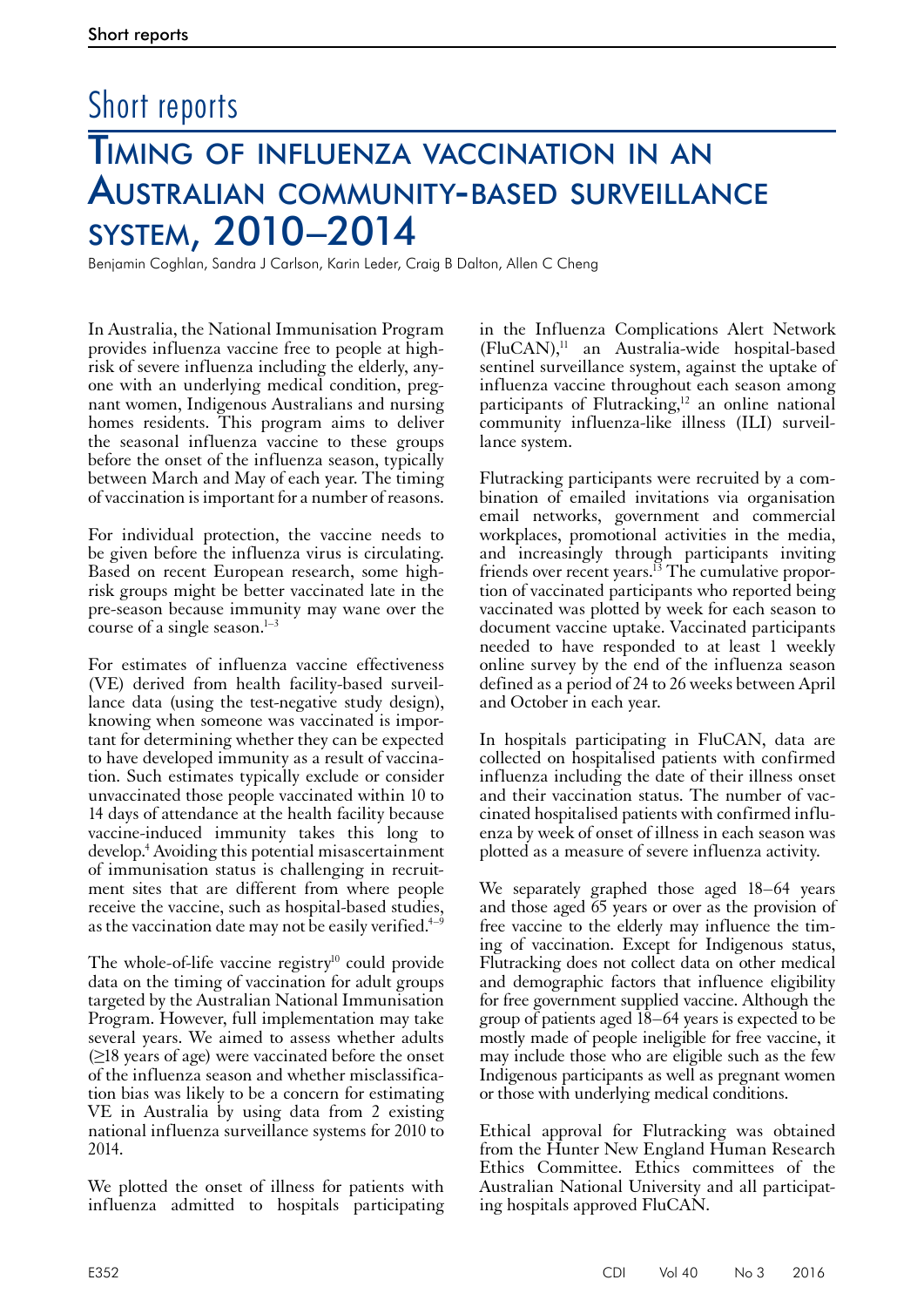The number of Flutracking participants who reported being vaccinated has almost doubled since 2010 for those aged 18–64 years and increased by more than 3 and a half times for those aged 65 years or over (Table 1). By the beginning of June (week 22; Figure 1; Table 2), the majority of Flutracking respondents aged 65 years or over who received the influenza vaccine at any time during the season had already been vaccinated (range 70% to 91%). In 3 of the 5 seasons, slightly less of the younger age group (Figure 2; Table 2) had been vaccinated at this point (range 67% to 86%). Between 2% and 11% of patients admitted to hospital for a severe respiratory illness during each season had developed an ILI by the start of

early season onset (or delayed vaccine availability) **Table 1: Number of vaccinated Flutracking** would be needed to compromise the current tim- **respondents who completed at least one online survey during the year and patients admitted to FluCAN-participating hospitals with an influenza-like illness, 2010 to 2014, by age group and year**

|      | <b>Vaccinated</b><br><b>Flutracking</b><br>respondents |             | <b>Vaccinated patients</b><br>admitted to hospitals<br>participating in<br><b>FluCAN</b> |             |
|------|--------------------------------------------------------|-------------|------------------------------------------------------------------------------------------|-------------|
| Year | $18 - 64$<br>years                                     | $≥65$ years | $18 - 64$<br>years                                                                       | $≥65$ years |
| 2010 | 5.716                                                  | 450         | 122                                                                                      | 100         |
| 2011 | 6,334                                                  | 617         | 90                                                                                       | 93          |
| 2012 | 7,272                                                  | 915         | 329                                                                                      | 684         |
| 2013 | 9,032                                                  | 1,290       | 193                                                                                      | 276         |
| 2014 | 9.786                                                  | 1,617       | 490                                                                                      | 837         |

**Figure 1: The onset of illness for hospitalised patients aged ≥65 years with confirmed influenza and cumulative proportion of vaccinated Flutracking respondents aged ≥65 years who reported being vaccinated, 2010 to 2014, by week**



FC = FluCAN; FT = Flutracking

June. In 2012, a higher proportion of patients were admitted earlier in the season compared with other years.

From the beginning of May (week 18–19) to the beginning of June (week 22), vaccine uptake among those aged 65 years or over increased from 46% to 70% in 2010, from 60% to 86% in 2011, 60% to 84% in 2012, 77% to 91% in 2013, and 63% to 89% in 2014.

These data suggest that the majority of people are vaccinated before the onset of the influenza season, at least for these 5 seasons that exhibit the typical winter period of transmission. In turn, this suggests that misascertainment bias is unlikely to be a major concern for hospital-based vaccine effectiveness studies in Australia<sup>14–18</sup> and that unusually

**Table 2: Proportion of vaccinated Flutracking respondents who reported being vaccinated by week 22 in each season, 2010 to 2014, by age group**

|      | Age group               |                  |  |
|------|-------------------------|------------------|--|
| Year | $18 - 64$ years<br>$\%$ | $265$ years<br>% |  |
| 2010 | 67                      | 70               |  |
| 2011 | 86                      | 86               |  |
| 2012 | 84                      | 84               |  |
| 2013 | 88                      | 91               |  |
| 2014 | 86                      | 89               |  |

**Figure 2: The onset of illness for hospitalised patients aged 18–64 years with confirmed influenza and cumulative proportion of vaccinated Flutracking respondents aged 18–64 years who reported being vaccinated, 2010 to 2014, by week**



FC = FluCAN; FT = Flutracking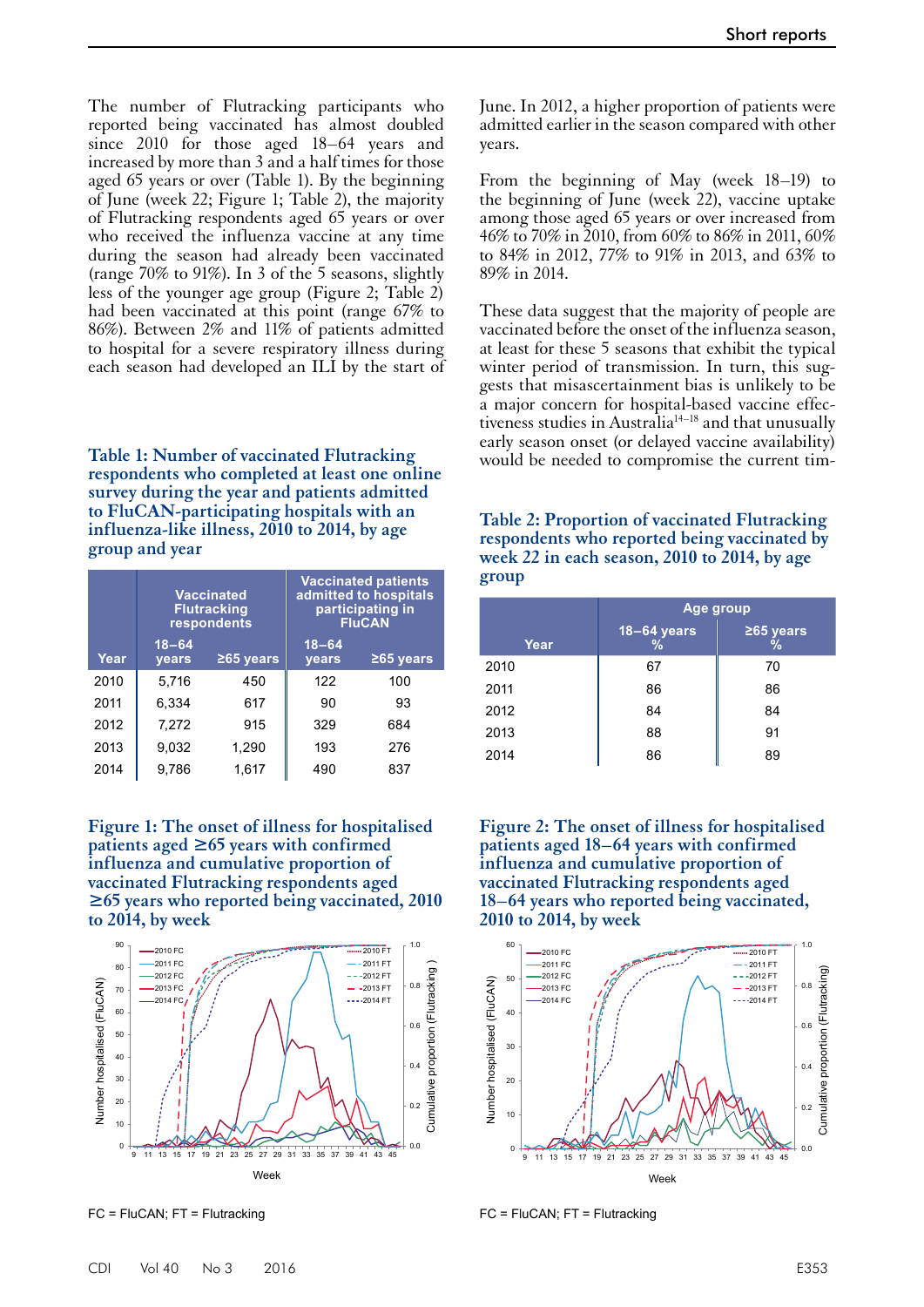ing of the delivery of the vaccine program for most recipients. In Australia, the influenza vaccine usually becomes available in March, and we note that a significant proportion of the Flutracking sample had received vaccine by April–May, when Flutracking surveillance typically commences. It is possible that Flutracking participants may receive influenza vaccination earlier than the general population given that the weekly online survey reminds them about the vaccine by asking them if they have been vaccinated in the prior week. However, the uptake of vaccine among Flutracking participants who were vaccinated is consistent with an earlier Australian study that found that vaccine coverage estimated from pre-season pneumonia cases (in whom influenza was an unlikely cause) were similar to mid-season test-negative controls for those aged 65 years or over, those aged less than 65 years with a medical condition and those aged less than 65 years without a medical condition.<sup>19</sup>

Flutracking data for those aged 65 years or over are also consistent with periodic nationally representative vaccination coverage surveys by the Australian Institute of Health and Welfare (AIHW) in 2002, 2003, 2004, and 2009, which found that between 70% and 78% of the elderly were vaccinated by the end of April and 86% to 92% by the end of May.20–23 A minority of Flutracking participants aged 65 years or over were vaccinated between the beginning of May and the start of June, indicating that most are vaccinated earlier in the season. Exactly how early is not known as Flutracking surveillance only commences in April. As noted, this is impor- tant for the elderly who may benefit from receiving the vaccine closer to the onset of the influenza season because of possible waning immunity.

AIHW vaccination coverage estimates for younger age groups tend to be lower than recorded by Flutracking, presumably related to selection biases associated with Flutracking such as much higher education levels of participants compared with the general population.<sup>24</sup> The Flutracking subset for those aged 18–64 years may also be biased by over-representation of groups eligible or ineligible for free government vaccine.

The consistency of Flutracking data with representative studies does suggest that it might be able to provide general information on when influenza vaccines are being given and an indication of the magnitude of misacertainment of immunisation status for hospital-based studies of influenza vac- cine effectiveness. Early vaccine coverage estimates, whether through community or hospital-based systems, may be useful for identifying community concerns about vaccine safety and for triggering public health investigations to explore decreases

in coverage. For instance, negative public reaction to vaccination after the 2009 H1N1 influenza pandemic<sup>25</sup> led to slow uptake of the seasonal trivalent influenza vaccine in the following year (as suggested by the uptake of the vaccine in 2010 in Figures 1 and 2). Until an adult vaccine registry is established, these two surveillance systems can provide data on vaccine uptake that is not currently available from any other source. However, these data must be carefully appraised each season given the increasing but non-random community participation in Flutracking and the biases inherent to each system: FluCAN mostly relies on patient recall for the date of vaccination and Flutracking is a sample of online volunteers that have different socio-demographic features to the general Australian population.

# **Conflicts of interest**

None

# **Acknowledgements**

We are grateful to the FluCAN investigators (Simon Brown, Grant Waterer, Mark Holmes, Sanjaya Senenayake, N Deborah Friedman, Saliya Hewagama, Graham Simpson, Peter Wark, John Upham, Tony Korman, Dominic Dwyer, Richard Wood-Baker, Louis Irving, and Simon Bowler) and research nurses at each site. We acknowledge the contribution of the thousands of Flutracking participants who give their time freely each week to contribute to influenza surveillance.

## **Role of funding source**

The FluCAN study and Flutracking surveillance are supported by the Australian Department of Health. B Coghlan is supported by a National Health and Medical Research Council postgradu- ate scholarship.

## **Author details**

Benjamin Coghlan<sup>1,2</sup> Sandra Carlson<sup>3</sup> Karin Leder<sup>1</sup> Craig Dalton<sup>3,4</sup> Allen C Cheng<sup>1,5</sup>

- 1. Department of Epidemiology and Preventive Medicine, Monash University, Melbourne, Victoria
- 2. Centre for International Health, Burnet Institute, Melbourne, Victoria
- 3. Hunter New England Population Health, Newcastle, New South Wales
- School of Medicine and Public Health, University of Newcastle, Newcastle, New South Wales
- 5. Infection Prevention and Healthcare Epidemiology Unit, The Alfred Hospital, Melbourne, Victoria